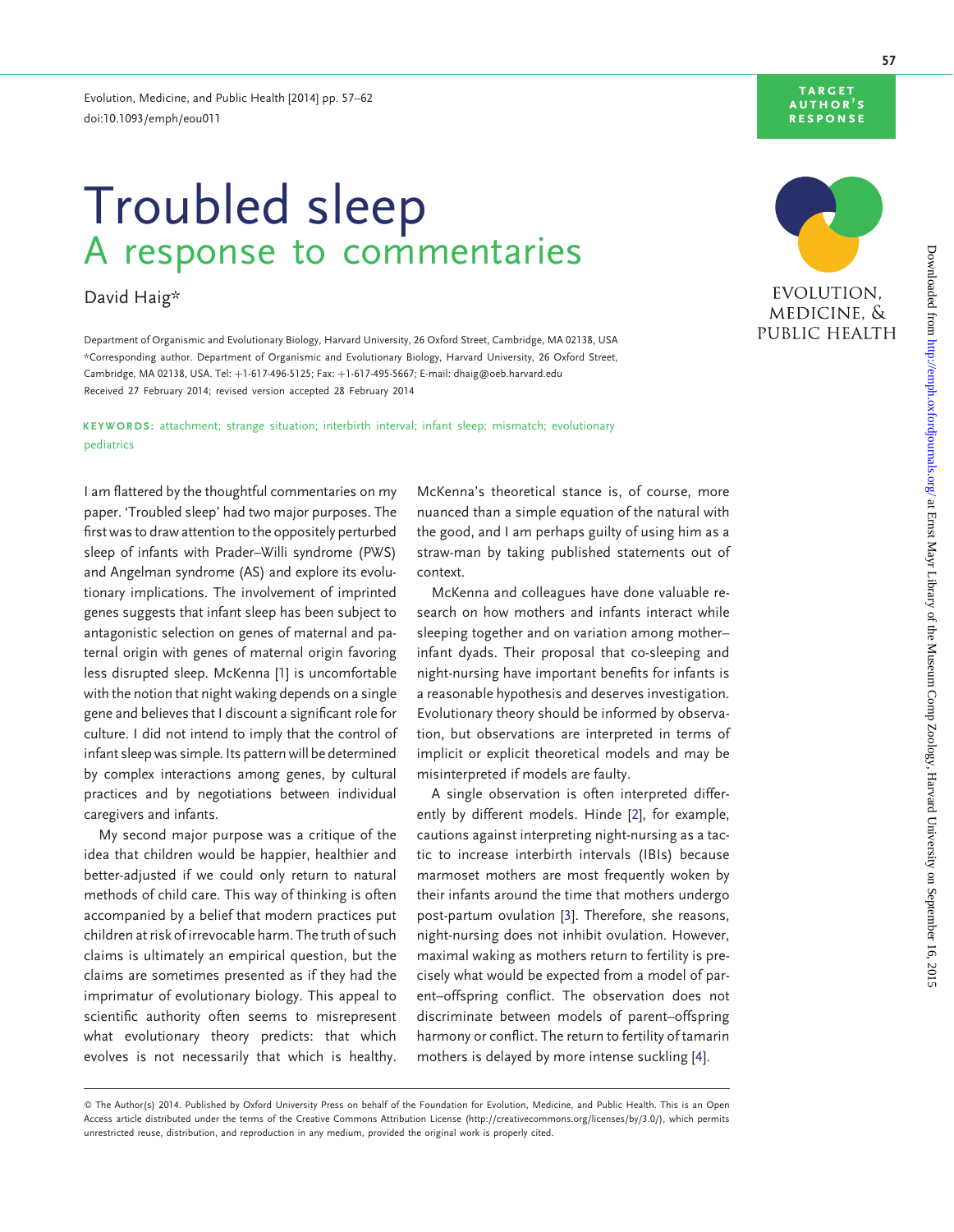## COSTS OF CONFLICT

Wilkins [\[5\]](#page-4-0) argues that costs to individual health are an inevitable consequence of evolutionary conflict because systems in which different agents have different agendas are inherently unstable and because genes have pleiotropic effects. If a conflictual system is to evolve to a semi-stable state, then there must be side-costs to each of the parties to restrain futile evolutionary cycles of move and countermove.

Most physiological systems function year after year without significant disease. By contrast, the brief 9 months of pregnancy are characterized by frequent complications for mothers and fetuses even though a favorable outcome of gestation is central to the fitness of both ('fitness' here and henceforth refers to genetic rather than physical fitness). Why should pregnancy not be more efficient and more robust than other physiological systems, rather than less? This 'paradox' is resolved by the simple observation that natural selection can act at cross-purposes on genes in different bodies but acts toward common goals on genes within genetically uniform bodies. Pregnancy is homeostatically unstable because signaling between mothers and offspring is evolutionarily unreliable [[6](#page-4-0)]. Crucial checks, balances and feedback controls are lacking in the shared physiology of the maternal–fetal unit [\[7\]](#page-4-0). Infant sleep may similarly lack the exquisite organization of systems without evolutionary conflict.

We love our babies but are sometimes at a loss to know what they want. Postnatal development, like prenatal development, is subject to difficulties of evolutionarily credible communication between mothers and offspring. Crying 'can become a trigger for a frustrated parent or caregiver to shake a child' [\[8\]](#page-4-0). Deterioration of maternal psychomotor vigilance because of fragmented sleep may increase risks of accident for both mother and child [[9](#page-4-0)].

Imprinted genes from the PWS/AS gene cluster appear to play a role in arousal from sleep. Infants with PWS have a high frequency of central apneas and a shorter than normal latency from sleep onset until the first episode of rapid-eye movement (REM) sleep [\[10,](#page-4-0) [11](#page-4-0)]. Older individuals exhibit generalized hypoarousal [\[12,](#page-4-0) [13\]](#page-5-0) and reduced responses to hypoxia and hypercapnia during non-REM (NREM) sleep [\[14](#page-5-0), [15\]](#page-5-0). Sleep architecture has not been studied in infants with AS although their general wakefulness is clearly attested. Older children with AS exhibit increased time awake during the night and a reduced proportion of REM sleep [[16](#page-5-0)].

McNamara [\[17\]](#page-5-0) proposes that paternally expressed imprinted genes (PEGs) should favor REM sleep whereas maternally expressed imprinted genes (MEGs) should favor NREM sleep. Whether sleep structure in PWS and AS supports this hypothesis is unclear (see above). However, in mice, inactivation of the maternal copy of Ube3a (a MEG from the PWS/AS region) results in reduced slow wave sleep (a component of NREM) [[18](#page-5-0)] and reactivation of silent paternal copies of Gnas increases NREM and decreases REM [\[19\]](#page-5-0). Both observations are consistent with McNamara's hypothesis.

#### ATTACHMENT

McNamara [[17](#page-5-0)] draws attention to associations of infant sleep with attachment. Sleep in the first 6 months predicts the pattern of attachment of 1 year-olds assessed in the Strange Situation Procedure (SSP) [[20](#page-5-0), [21\]](#page-5-0). Thus, behavior in the SSP has antecedents that are partially expressed in earlier patterns of maternal and infant waking. In particular, infants with an insecure-resistant pattern of attachment (Group C) wake more often at night, and infants with an insecure-avoidant pattern (Group A) less often, than securely attached infants (Group B) [[20–22\]](#page-5-0). These associations are present when waking is assessed by sleep diaries but not by actigraphy [[23](#page-5-0)]. Actigraphy records all arousals whereas sleep diaries record an awakening only if the mother also wakes. Sleep diaries therefore record the category of awakenings that are of particular relevance for the Blurton Jones–da Costa hypothesis.

Infants are classified as having insecure-resistant attachment if they maintain close proximity to their mother after a brief separation in the SSP while expressing negative emotions and exhibiting contradictory behaviors that seem to both encourage and resist interaction. By contrast, infants are classified as having insecure-avoidant attachment if they do not express negative emotion and avoid contact with their mother after reunion [\[24\]](#page-5-0). Such an infant 'appears to many—including experienced developmental psychologists—as a robust, friendly, independent child. It is only when one is reminded that this is an unusual way for a 1-year-old to behave in separation and reunion episodes in a strange environment ... that one is inclined to take avoidance seriously' [24, p. 320]. Insecure, independent, or both? I am not competent to judge. A sharp decrease in night wakings at 7–8 weeks was observed in a group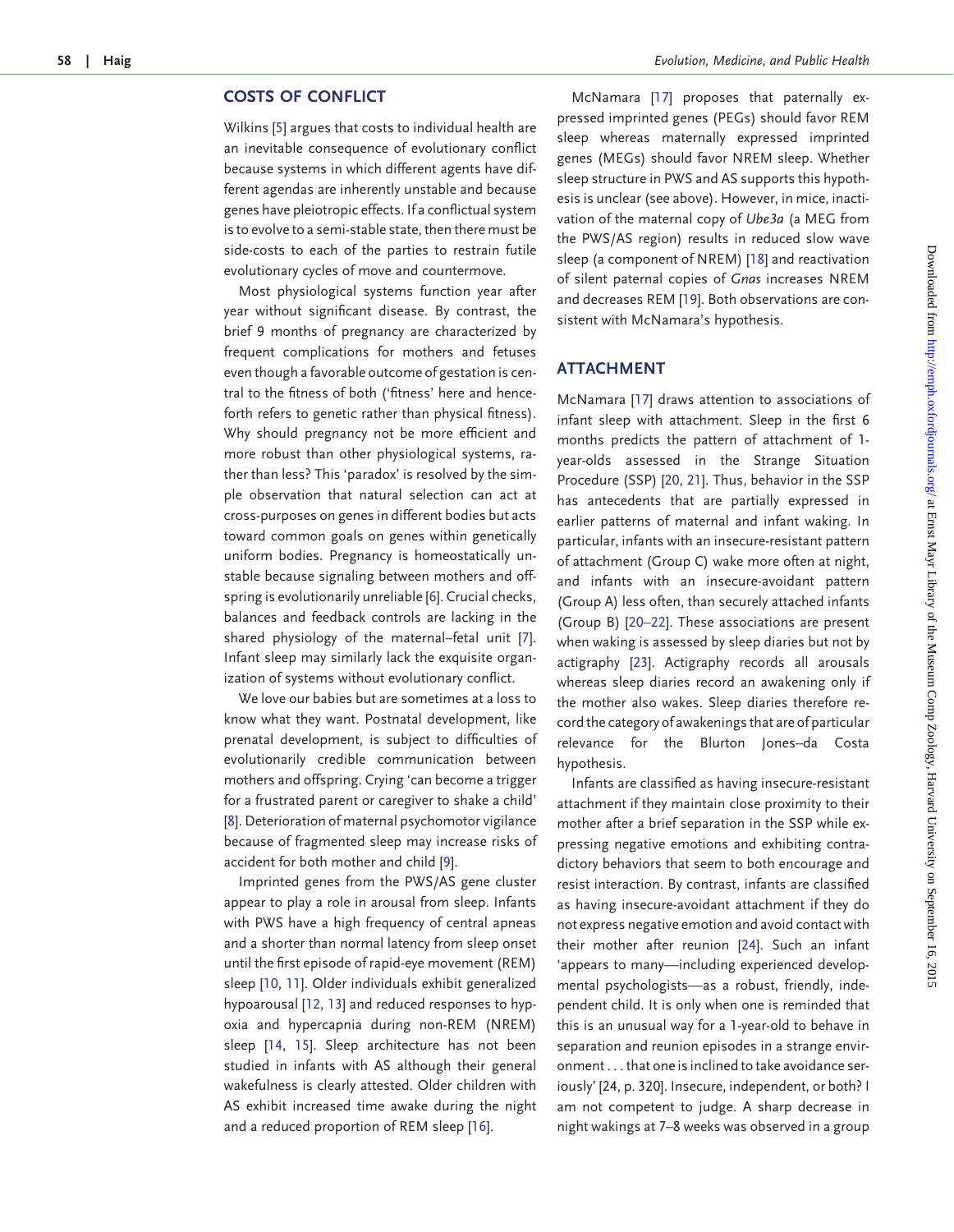of infants diagnosed with insecure-avoidant attachment at 12 months [[21\]](#page-5-0).

Insecure-avoidant and insecure-resistant behaviors might be considered antithetic accommodations of infants to less responsive mothers; the former associated with reduced demands on maternal attention, the latter with increased demands. A parallel pattern is seen in effects on maternal sleep. Insecure-avoidant infants wake their mothers less frequently, and insecure-resistant infants more frequently, than securely attached infants. The insecure-avoidant pattern seems more aligned with the predicted effects of MEGs and the insecure-resistant pattern with the predicted effects of PEGs.

One way that infants engage their mothers' attention is by smiling and laughing. Maternal attention becomes focused on the child and distracted from other activities. Infants with PWS have weak cries and flat affect [\[25\]](#page-5-0) whereas those with AS are noted for frequent smiles and laughter [[26](#page-5-0)]. The positive affect of AS has been interpreted as an adaptation of PEGs for eliciting maternal investment [[27](#page-5-0), [28\]](#page-5-0). Smiles of children with AS attract more adult attention than smiles of children with other intellectual disabilities [\[29\]](#page-5-0) and decline in frequency with age [\[30\]](#page-5-0).

Parent–child interactions are transformed once children can speak. Wilkins [[5](#page-4-0)] suggests that sleep fragmentation is correlated with delayed language development. He cites a twin study in which sleep consolidation at 6 months was highly heritable and genetically correlated with language skills at 18 and 30 months. Specifically, infants with more fragmented sleep at 6 months had less language at 18 and 30 months [[31](#page-5-0)]. Infants with AS have unconsolidated sleep and never learn to speak [\[32\]](#page-5-0). The absence of language in the absence of expression of one or more MEGs is compatible with a hypothesis in which earlier development of language reduces infant demands on mothers. A burgeoning literature attempts to explicate the relation between genomic imprinting and acquisition of human language [\[33–35\]](#page-5-0).

### **CULTURE**

Hinde [\[2](#page-4-0)] contrasts the sleep expectations of WEIRD (Western, educated, industrialized, rich, democratic) parents with patterns of infant sleep in the ARE (adaptively relevant environment) and McKenna [[1\]](#page-4-0) remarks 'it is no surprise that western parents ... remain the most obsessed, judgmental, disappointed, exhausted, and the least satisfied parents on the planet!' What might be found, he asks, in cultures with different assumptions and expectations about infant sleep such as China, Japan, Vietnam, India or the Philippines. All five of these countries were included in a cross-cultural survey of parentally reported sleep problems in infants and toddlers [[36](#page-5-0)]. [Table 1](#page-3-0) summarizes data for the five countries mentioned by McKenna and the five 'western' countries in the survey. Sleep problems were reported in all countries by some parents, albeit at substantially different frequencies. The western countries had distinctive sleeping arrangements but were not outliers on parental perceptions of problematic sleep.

Japan has high rates of bed-sharing and low rates of problematic sleep [\[37\]](#page-5-0). Nevertheless, when space is available, some Japanese parents choose western sleeping arrangements and a market exists for Japanese-language books on how babies can be trained to sleep through the night (M. Wada, personal communication). China, Taiwan and Hong Kong have both high rates of bed-sharing and high rates of problematic sleep compared with western countries. Within this grouping, however, more children sleep in their own room but parents report fewer sleep problems in Hong Kong than in either China or Taiwan [[36](#page-5-0)]. Clearly, cultural differences are significant, and the causes of this variation should be investigated, but the differences cannot be summarized simply as 'west is worst'.

The fitness gain to mothers of an extra child and the benefits for infants of longer IBIs are substantial. These selective forces are unlikely to be orders of magnitude weaker than the advantages of lactase persistence, yet the selective forces associated with dairying have been sufficient to result in adaptive genetic differentiation among populations [\[38\]](#page-5-0). The possibility of gene–culture coevolution should not be discounted for behaviors associated with infant-care practices.

#### **MISMATCH**

McKenna [\[1](#page-4-0)] and Hinde [[2\]](#page-4-0) both emphasize benefits from night-nursing other than prolongation of IBIs, including the nutritional value of milk for infants. I do not deny these benefits. The net effect of natural selection will be determined by the aggregate of all fitness-related effects. Genes in infants will be selected to favor more frequent night waking for both nutritional and contraceptive reasons.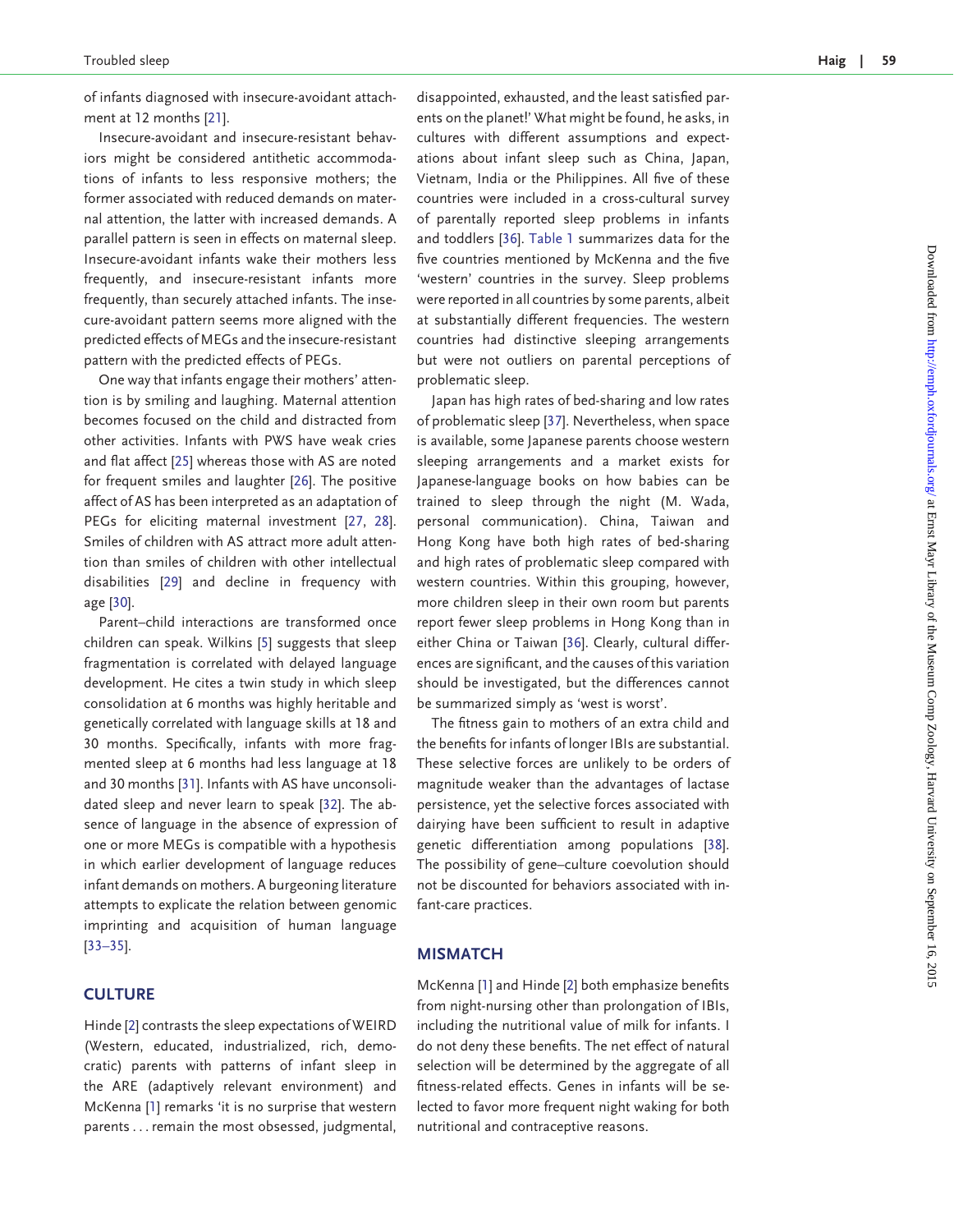| Country     | Sleep problem | Own room | Parent's bed    |
|-------------|---------------|----------|-----------------|
| Vietnam     | 10            | I.       | 83              |
| Japan       | 20            | 3        | 70              |
| <b>UK</b>   | 23            | 64       | 5               |
| <b>USA</b>  | 24            | 57       | 15              |
| New Zealand | 30            | 76       | $6\phantom{1}6$ |
| Canada      | 30            | 67       | 12              |
| Philippines | 31            | 7        | 65              |
| Australia   | 32            | 68       | 9               |
| India       | 40            | 5        | 73              |
| China       | 76            | 5        | 68              |

<span id="page-3-0"></span>Table 1. Percentage of parents reporting a sleep problem compared with the percentages of children sleeping in their own room or in the parental bed (data from [\[36](#page-5-0)])

The populations are ordered from lowest to highest reported rates of sleep problems. The five, predominantly anglophone, 'western' countries are shaded. The questionnaires were completed online in all countries except Vietnam where they were completed in face-to-face interviews.

Mismatch between modern and ancestral environments can be a cause of disease, but I remain skeptical of a tendency to ascribe most modern woes to incongruence between our evolved nature and western cultural practices. We did not evolve to be happy or healthy but to leave genetic descendants, and an undue emphasis on mismatch risks conflating health and fitness.

McKenna [\[1\]](#page-4-0) writes 'It isn't really nice nor maybe even possible to fool mother nature'. Here I disagree. Our genetic adaptations often try to fool us into doing things that enhance fitness at costs to our happiness. When tempted by instincts, we should be wary of false advertising and genetic strategies of bait and switch. Fitness-enhancing behaviors are often elicited by the promise of happiness but fail to deliver as promised. Our genes do not care about us and we should have no compunction about fooling them to deliver benefits without serving their ends. Contraception, to take one obvious example, allows those who choose childlessness to enjoy the pleasures of sexual activity without the fitnessenhancing risk of conception.

Night waking evolved in environments in which there were strong fitness costs from short IBIs and in which parents lacked artificial means of birthspacing. If night waking evolved because it prolonged IBIs, then it may no longer serve the ends for which it evolved or, at least, these ends have been greatly attenuated. Nevertheless, optimal infant development might continue to depend on frequent

night feeds as part of our ingrained evolutionary heritage. It could also be argued that when night waking is not reinforced by feeding, and infants sleep through the night, then conflict within their genomes subsides. Infants would then gain the benefit of unfragmented sleep without the pleiotropic costs of intragenomic conflict. Plausible arguments could be presented for either hypothesis and a choice between them must await discriminating evidence.

Whether particular environmental mismatches are causes of ill-health remains an open question. Hunter-gatherer babies were born on walkabout, sleeping out on cold nights next to warm bodies, but obstetrical wards are maintained within a narrow range of lukewarm thermoneutrality in the belief that modern babies should be neither too hot nor too cold. The tightly wrapped baby is then brought home to a centrally heated, air-conditioned house that is unlike any environment experienced by its infant ancestors. Does this mismatch matter? Are there developmental consequences of experiencing a narrow range of temperatures during infancy? The proportion of active sweat glands is modified by temperatures experienced during the first 2 years of life but then remains unchanged by subsequent migration to hotter or colder climates [[39](#page-5-0)]. Could recruitment of brown adipose tissue be similarly compromised in the absence of early cold exposure with long-term consequences for energy expenditure? These are interesting questions for research but it would be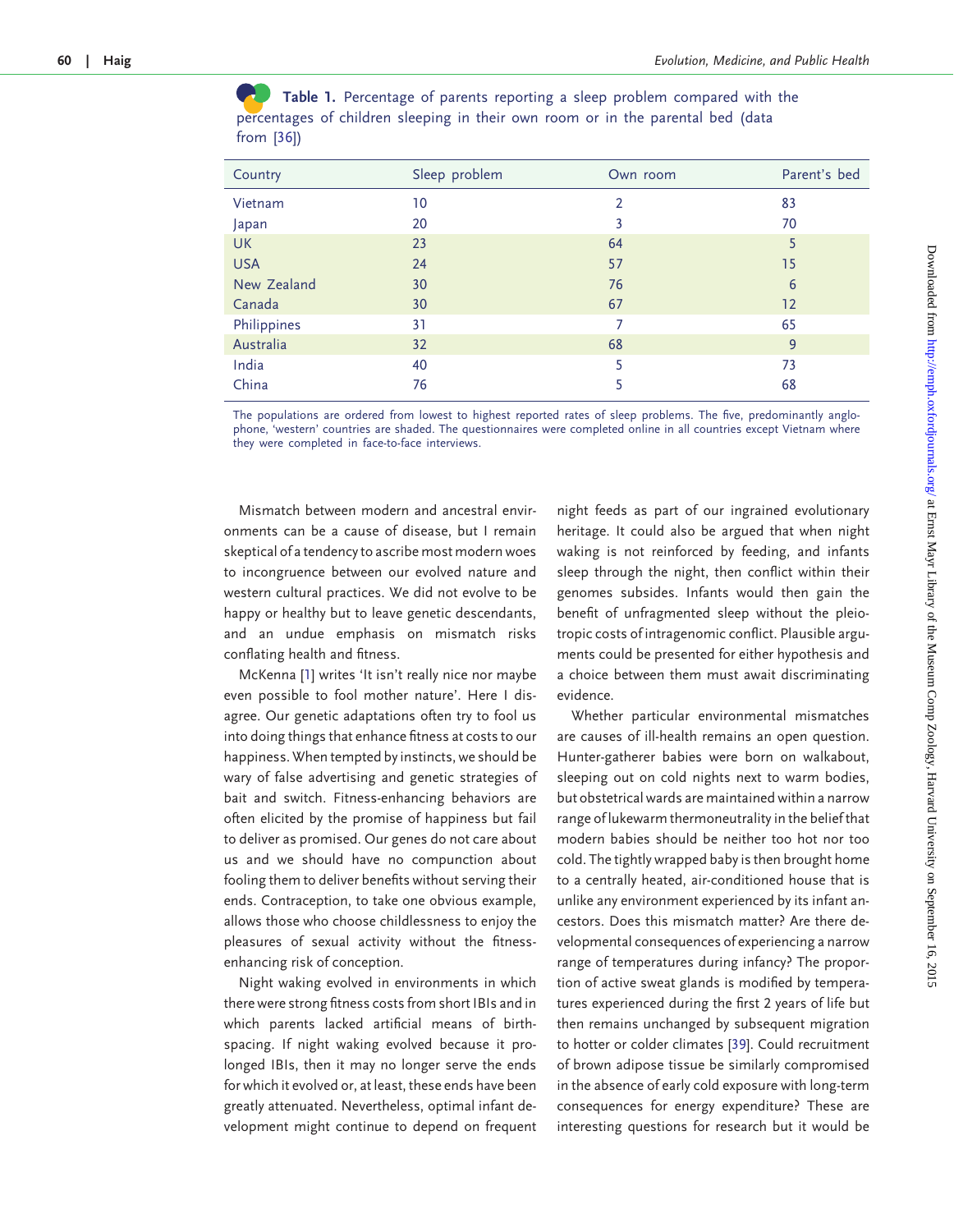<span id="page-4-0"></span>reckless to recommend saunas and cold-hardening for infants without clear evidence of benefit and absence of harm.

# THE HARMONY OF NATURE

Parents and offspring are distinct individuals. What is best for one need not be best for the other whether 'best' is defined with respect to health or fitness. My focus has been on conflicts between genes expressed in mothers and offspring, but intergenerational dilemmas can also arise in medicine and public health, whether these are clinical predicaments in which the treatment that minimizes risk to the mother does not minimize risk to the child [\[40\]](#page-5-0), ethical conflicts pitting respect for maternal autonomy against beneficence toward a soon-to-be child [\[41\]](#page-5-0), or competition for funding between advocates of maternal and child health [[42](#page-5-0)].

Crespi [[43](#page-5-0)] notes that concepts of parent– offspring conflict have been neglected by academic and clinical medicine, but similar neglect occurs in evolutionary biology. Most discussions of the evolution of human life history do not consider kin conflicts and assume that natural selection acts to maximize individual fitness. For example, the 'obstetrical dilemma' posed by the tight fit of the infant head to the maternal pelvis has consequences for both maternal and infant fitness, but its origin is usually not discussed in terms of the distinct interests of mothers and offspring (but see [[44](#page-5-0)]).

Humans seem strongly predisposed toward viewing parent–offspring relations as fundamentally harmonious. In my experience, conflicts of interest between parents and offspring are readily conceded by offspring but less readily by parents. Parents recognize that their child sometimes sees their relations as conflictual but nevertheless believe that they act in the child's best interests because they better understand what is good for the child. This parental justification is sometimes defensible, but sometimes contains an element of self-serving rationalization. The question of what a parent would accept in exchange for a child's life is abhorrent, but parents often make decisions that balance their child's needs—attending a school recital or help with homework—against other demands on their time.

Our views of family life are shaped by potent myths. The archetypal image of Madonna and child is emotively powerful. Idealizations of parenthood, at least in the abstract, are an expression of a broader predisposition to view nature as fundamentally beneficent. But, if the natural is good, then disease must result from some 'unnatural' disturbance of nature's balance. In the creation myth of Genesis, women suffer pain in childbirth as punishment for eating the forbidden fruit. When our lives do not match our ideal vision of how things ought to be we tend to blame ourselves rather than the vision. We see modern ills as the fruits of our fall from grace. Together with Crespi [\[43\]](#page-5-0), I believe that a more realistic evolutionary view, in which conflicts and ambivalence are seen as an inescapable part of family life, would be good for our emotional health.

Conflict of interest: None declared.

#### references

- 1. McKenna JJ. Night waking among breastfeeding mothers and infants: conflict, congruence, or both? Evol Med Public Health 2014. DOI: 10.1093/emph/eou006.
- 2. Hinde K. Essential tensions in infant rearing. Evol Med Public Health 2014. DOI: 10.1093/emph/eou007.
- 3. Fite JE, French JA, Patera KJ et al. Nightime wakefulness associated with infant rearing in Callithrix kuhlii. Int J Primatol 2003;24:1267–80.
- 4. Ziegler TE, Widowski TM, Larson ML et al. Nursing does affect the duration of the post-partum to ovulation interval in cotton-top tamarins (Saguinus oedipus). J Reprod Fertil 1990;90:563–70.
- 5. Wilkins JF. Costs and consequences of the conflict over infant sleep. Evol Med Public Health 2014. DOI: 10.1093/ emph/eou012.
- 6. Haig D. Placental hormones, genomic imprinting, and maternal–fetal communication. J Evol Biol 1996;9:357–80.
- 7. Haig D. Putting up resistance: maternal-fetal conflict over the control of uteroplacental blood flow. In: Aird WC (ed.). Endothelial Biomedicine. Cambridge: Cambridge University Press, 2007, 135–41.
- 8. Canadian Paediatric Society. Joint statement on Shaken Baby Syndrome. Paediatr Child Health 2001;6:663–7.
- 9. Insana SP, Williams KB, Montgomery-Downs HE. Sleep disturbance and neurobehavioral performance among postpartum women. Sleep 2013;36:73–81.
- 10. Festen DAM, Wevers M, de Weerd AW et al. Psychomotor development in infants with Prader-Willi syndrome and associations with sleep-related breathing disorders. Pediatr Res 2007;62:221–4.
- 11. Cataletto M, Hertz G, Angulo M. Sleep in infants with Prader–Willi syndrome: analysis of sleep patterns and early identification of sleep disordered breathing. Rom J Rare Dis 2010;1:6–12.
- 12. Vgontzas AN, Bixler EO, Kales A et al. Daytime sleepiness and REM abnormalities in Prader-Willi syndrome: evidence of generalized hypoarousal. Int J Neurosci 1996;87: 127–39.